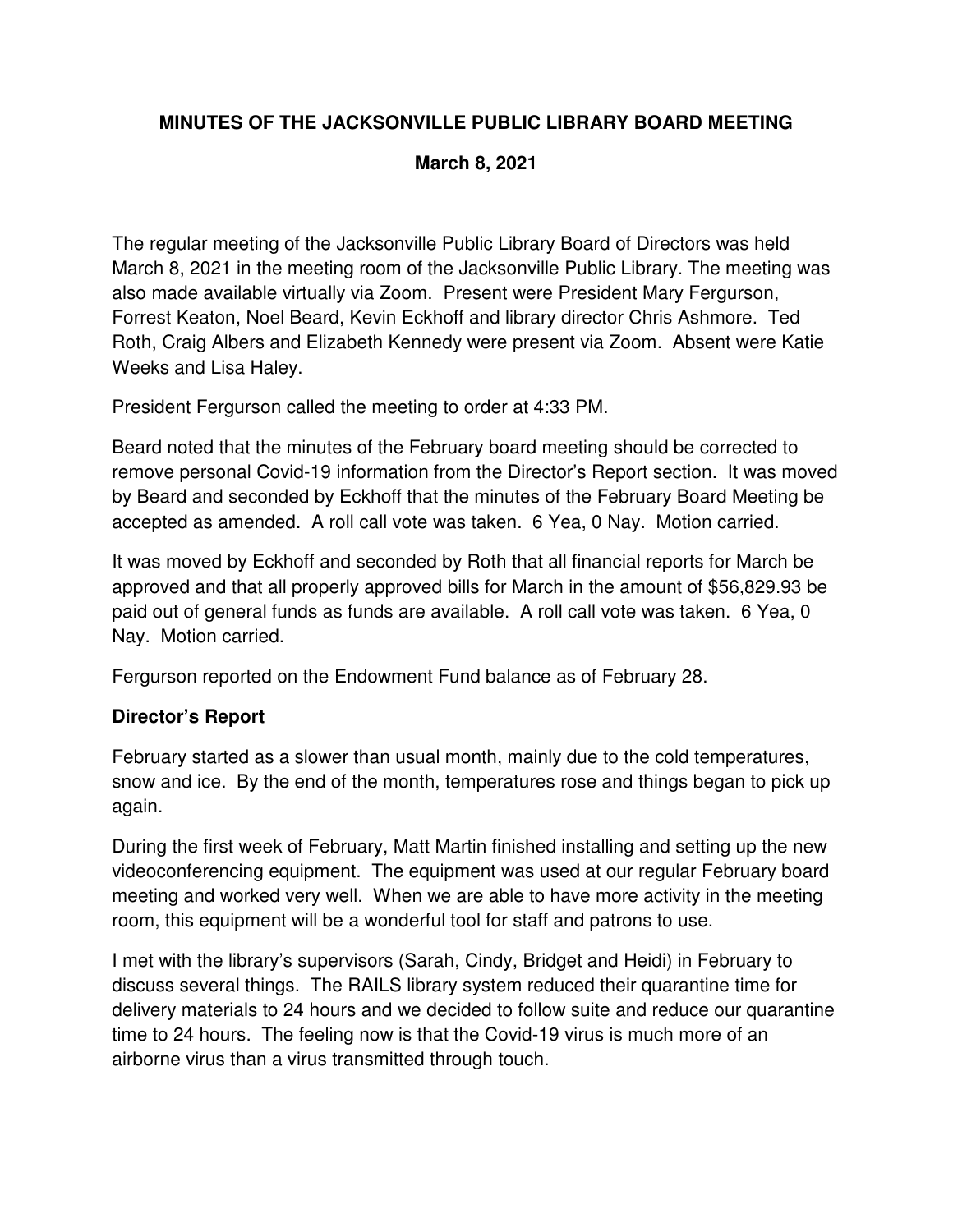At the supervisor's meeting we also held discussions about whether to begin to add some in-person programming this summer and, if so, how to implement this. As you know, it is hard these days to plan a week ahead, let alone three months in advance, but we tried to cover all scenarios. Obviously, when we enter Phase 5 of the Restore Illinois Plan, we will be able to go back to "business as usual" and hold on-site programming. Since we do not have a crystal ball, no one knows when this will happen. Summer Reading begins in June, and I do not think we can count on being in Phase 5 by that time. So the question became, what can we do on-site if we are still in Phase 4 this summer.

Our decision was that we can hold programs on-site this summer, as long as we follow the guidelines laid out in Phase 4 for Meetings and Events. These guidelines require the big three: social distancing, capacity limits and mask wearing. Any event held inside will be limited to 8, which is all we can currently hold in our meeting room while following social distancing guidelines. As long as social distancing is required in the library, the chairs will remain in the meeting room. Cindy may hold some small gatherings in the meeting room if she can keep the kids separated and masked, but if we are limiting the inside gatherings to such a small number, it may be better to keep the program virtual. As an aside, when things are "back to normal", Cindy and Sarah both plan on having as many programs as possible both in-person and virtual.

Both Sarah and Cindy plan on doing some outdoor programming this summer. We can have a much larger group in the back green space, while still practicing social distancing. Also, outside is much safer than inside, as far as Covid transmission. There exists a maximum of 50 at an event under Phase 4 guidelines. The plan at this time is to have performers and some other programs, including movies on a new screen we are purchasing, outdoors this summer. Of course, everything will change if and when we enter Phase 5.

We also plan on running the "Books on Wheels" program this summer, while following proper mask and social distancing guidelines. If we can circulate materials inside, it is actually safer to do the same outside.

Other tasks keeping me busy in February, were a radio appearance on WLDS; the library's Shelf Life column for the *Jacksonville Journal-Courier*; writing the weekly advertisement for The Source; as well as web site and Facebook maintenance.

### **Adult Services**

The Adult Services department had a really great month. Sarah had six technology appointments and helped patrons with other daily technology questions. Cindy and Sarah worked together to get the Youth Services programs uploaded onto Facebook. Sarah also spent time promoting events using social media, sending items to local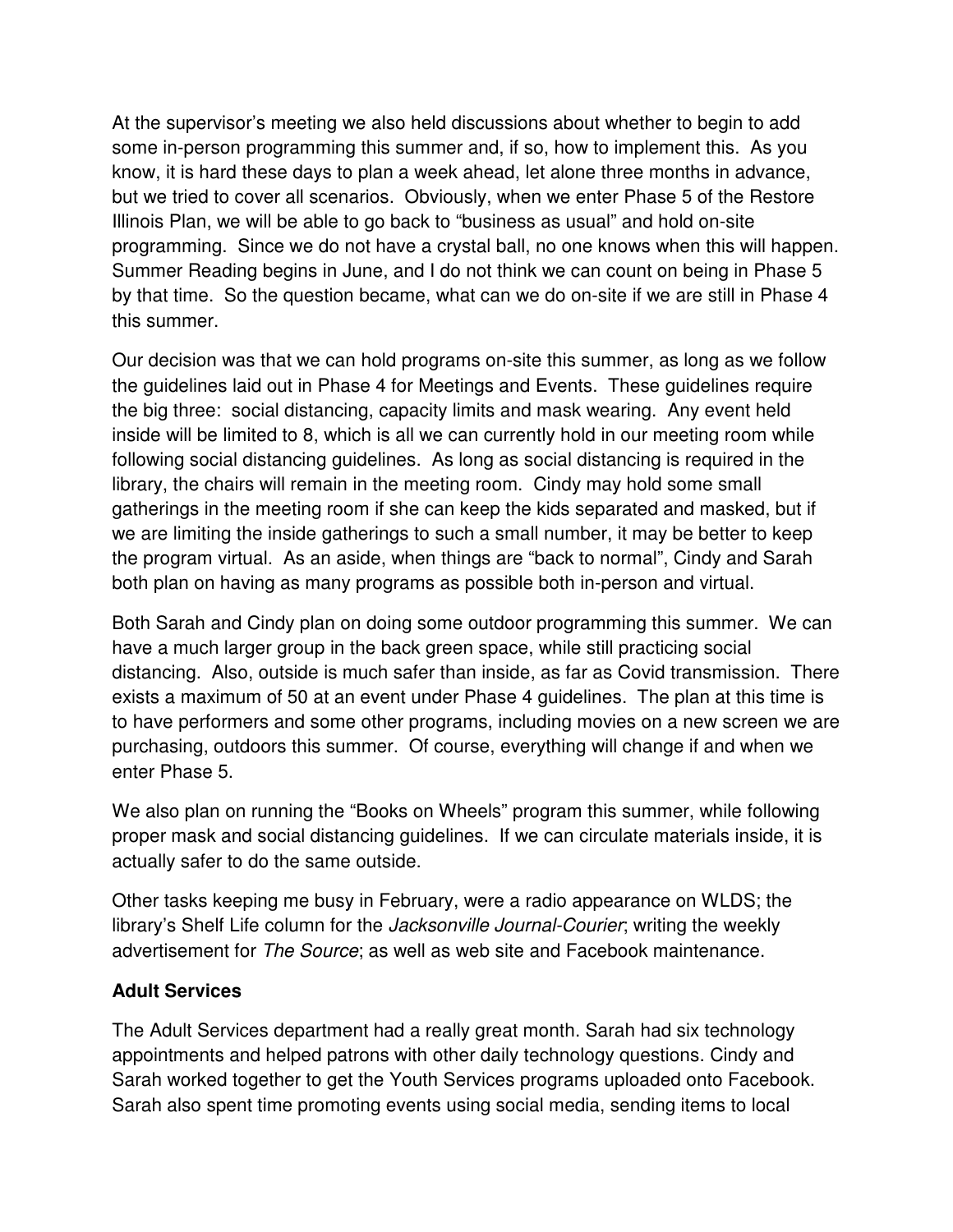media outlets and more. She worked on research projects with patrons relating to local history and genealogy and helped with other daily reference questions. She updated the blog, social media and the website as time permitted. Sarah also continued weeding books to create room on the shelves upstairs.

Sarah had two live virtual events on Zoom in February. One was entitled "African-American Heroes and Sheroes", in celebration of Black History Month, supported by a Healing Illinois grant. This event was very well-attended, and many viewed the recording as well. Sarah prepared and presented the other program entitled "Free Google Tools" in which she described the basics of how to use Google Drive, Docs, Sheets, and Slides. The live event was well-attended and the recording was requested many times as well. Sarah also facilitated a Zoom program with the Young Explorers Club with Allen Yow and Ed Anderson about how to make maple syrup and decipher tree rings. The program was very informative and the program's recording has been well-received.

Sarah researched items to purchase for the collection and placed book and AV orders as needed. She also put up a new display of books. She attended a webinar entitled "Libraries and Technology in the Post-Pandemic Landscape." A lot of great ideas about how to make the upcoming transition were presented. Last but not least, Sarah attended a free virtual conference that was put on by Library Journal with several helpful sessions about how COVID is changing libraries, how to fight misinformation and more.

# **Interlibrary Loan/Holds**

In February, there were 1,337 items borrowed from other libraries; 794 items lent to other libraries; and 391 reciprocal circulations.

# **Circulation Services**

The library continued to provide amazing service to every patron that walked in the door during the month of February. The Circulation Staff was very busy sanitizing everything and helping people on the computers and microfilm. Diane Hequet was very busy cleaning disks, fixing books, and helping patrons. Andy Mitchell was busy helping patrons and pulling books for patrons with health issues so they could just check out their books and not have to look around during the pandemic.

Bridget pulled books from the 'new' shelf that were no longer new and changed their locations in the catalog. She has also worked on the library's Pinterest account and kept the Pinterest pages up to date. Bridget kept track of the ISD and ISVI books to see if they had been turned in at the students' home libraries. She also mailed out the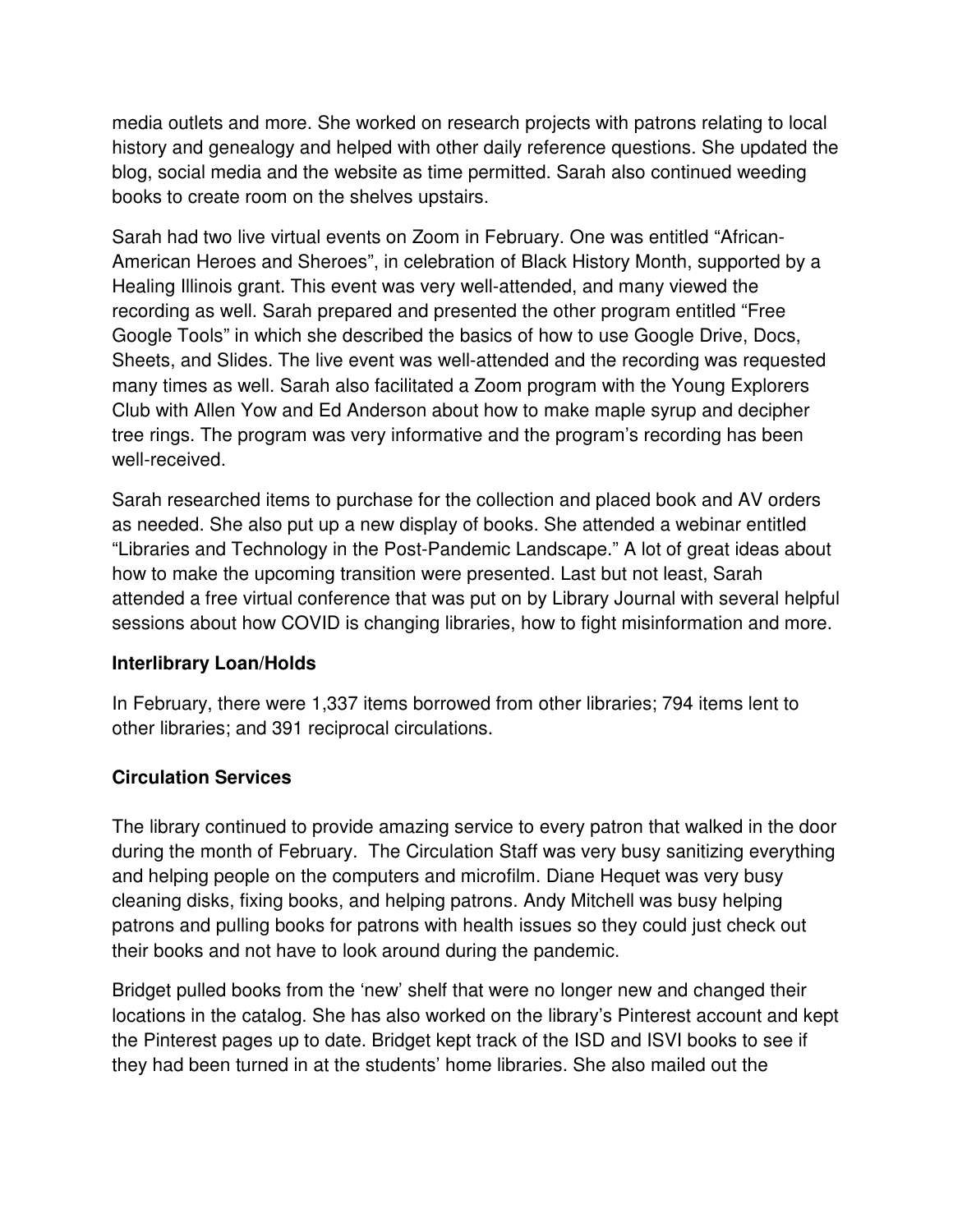overdue notices every day, comparing the information with the patron's accounts to make sure the items had not been turned in yet.

Bridget continued to work on weeding books to make room for all the new books that have been switched over to the main stacks. She started putting labels in all books so that patrons can pencil in their initials to keep track of what they have read. Bridget also made a 2021 Bookshelf Bookmark. Patrons can write titles they have read on the bookmark and track what they read in 2021. Bridget also removed and updated patron emails based on reports sent by RSA.

## **Extension Services**

Outreach Services continued the "new normal" routine of bringing packages of books to residents in nursing homes in Jacksonville and, with the help of the facility staff, bringing back the returned books. Heidi delivered to many individual homebound patrons, as well. Seven new Outreach patrons were added in the month of February.

Heidi attended the Morgan/Scott/Greene Interagency meeting hosted by Passavant Hospital. Many social service agencies were represented and shared news and basic information about their services. Heidi told them about the Outreach program, as well as other services the Library offers (computers, tech appointments, virtual programming).

### **Youth Services**

February brought another month of virtual programs for Youth Services. Cindy posted Story Time videos and STEAM videos each week. Cindy also attended a virtual meeting about serving children with Autism, which was enlightening.

### **Technical Services**

Lauren continued to excel in her role as cataloger. With Linda's cataloging assistance and Kim's efficient processing of materials, things ran very smoothly in Technical Services.

# **COMMITTEE REPORTS**

# **Automation/Technology**

None

**Building and Grounds**